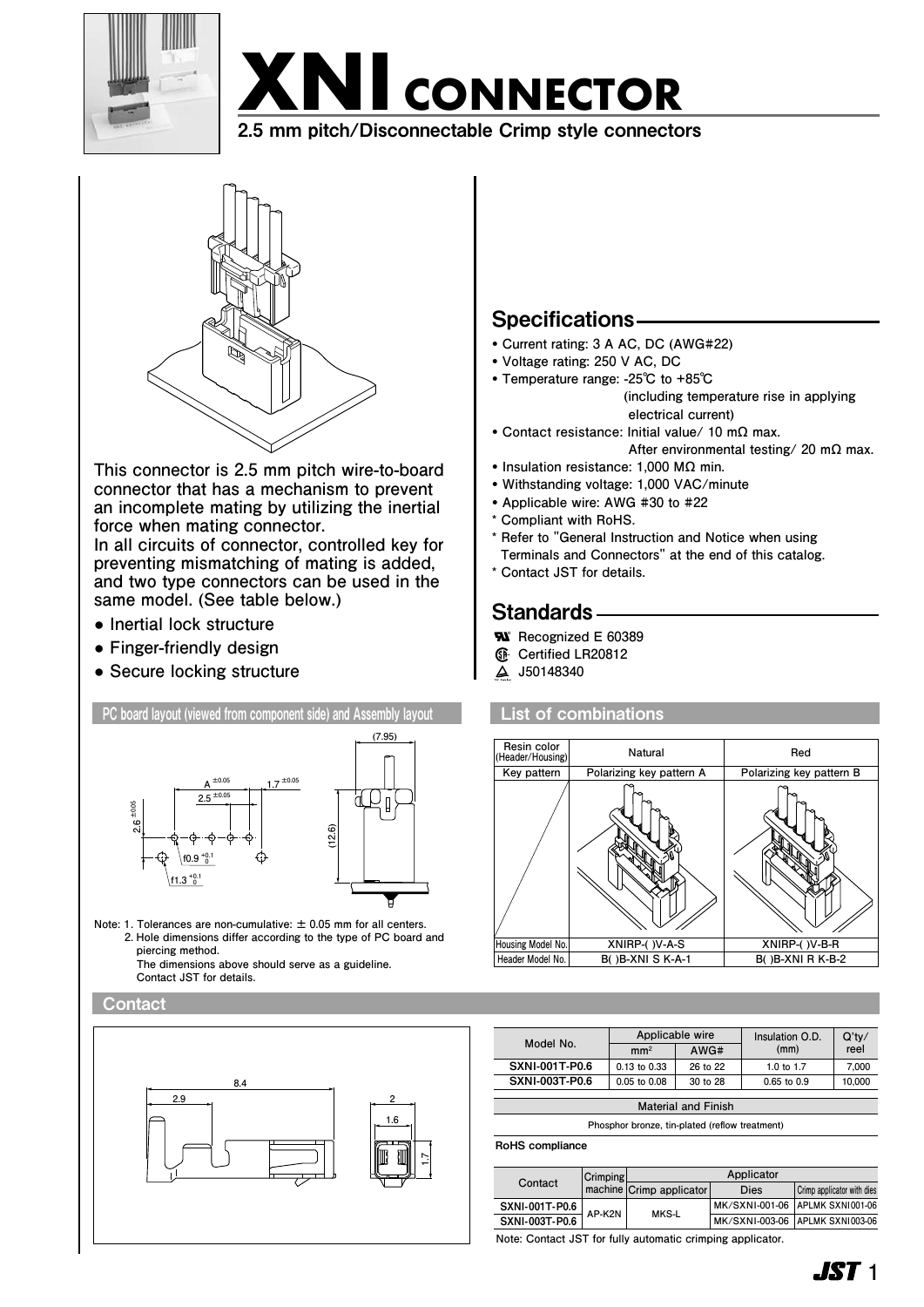# **XNI CONNECTOR XNI CONNECTOR**

**Housing** 



| No. of<br><b>circuits</b> | Model No.     | Dimensions (mm) | Q'tv/ |       |  |
|---------------------------|---------------|-----------------|-------|-------|--|
|                           |               | A               | в     | bag   |  |
| 2                         | XNIRP-02V-A-S | 2.5             | 7.5   | 1.000 |  |
| 3                         | XNIRP-03V-A-S | 5.0             | 10.0  | 1,000 |  |
| 4                         | XNIRP-04V-A-S | 7.5             | 12.5  | 1,000 |  |
| 5                         | XNIRP-05V-A-S | 10.0            | 15.0  | 1,000 |  |
| 6                         | XNIRP-06V-A-S | 12.5            | 17.5  | 1,000 |  |
| 7                         | XNIRP-07V-A-S | 15.0            | 20.0  | 1,000 |  |
| 8                         | XNIRP-08V-A-S | 17.5            | 22.5  | 1,000 |  |
| 9                         | XNIRP-09V-A-S | 20.0            | 25.0  | 1.000 |  |
| 10                        | XNIRP-10V-A-S | 22.5            | 27.5  | 1,000 |  |
| 11                        | XNIRP-11V-A-S | 25.0            | 30.0  | 500   |  |
| 15                        | XNIRP-15V-A-S | 35.0            | 40.0  | 500   |  |
| $M = 1 - 1 - 1$           |               |                 |       |       |  |

**Material**

**Glass-filled PBT, UL94V-0, natural (white)**

RoHS compliance

## **Header**



| No. of                               | Model No.             | Dimensions (mm) | Q'tv/ |     |  |
|--------------------------------------|-----------------------|-----------------|-------|-----|--|
| circuits                             |                       | A               | в     | box |  |
| 2                                    | B02B-XNISK-A-1        | 2.5             | 7.5   | 500 |  |
| 3                                    | B03B-XNISK-A-1        | 5.0             | 10.0  | 500 |  |
| 4                                    | <b>B04B-XNISK-A-1</b> | 7.5             | 12.5  | 250 |  |
| 5                                    | B05B-XNISK-A-1        | 10.0            | 15.0  | 250 |  |
| 6                                    | <b>B06B-XNISK-A-1</b> | 12.5            | 17.5  | 250 |  |
| 7                                    | <b>B07B-XNISK-A-1</b> | 15.0            | 20.0  | 200 |  |
| 8                                    | <b>B08B-XNISK-A-1</b> | 17.5            | 22.5  | 200 |  |
| 9                                    | B09B-XNISK-A-1        | 20.0            | 25.0  | 200 |  |
| 10                                   | <b>B10B-XNISK-A-1</b> | 22.5            | 27.5  | 150 |  |
| 11                                   | B11B-XNISK-A-1        | 25.0            | 30.0  | 150 |  |
| 15                                   | <b>B15B-XNISK-A-1</b> | 35.0            | 40.0  | 100 |  |
| والمنجنتا المحرور المنصوبة والمرادية |                       |                 |       |     |  |

**Material and Finish Post: Copper alloy, copper-undercoated, tin-plated (reflow treatment) Wafer: Glass-filled PA 66, UL94V-0, natural (ivory)**

RoHS compliance **This product displays (LF)(SN) on a label.**